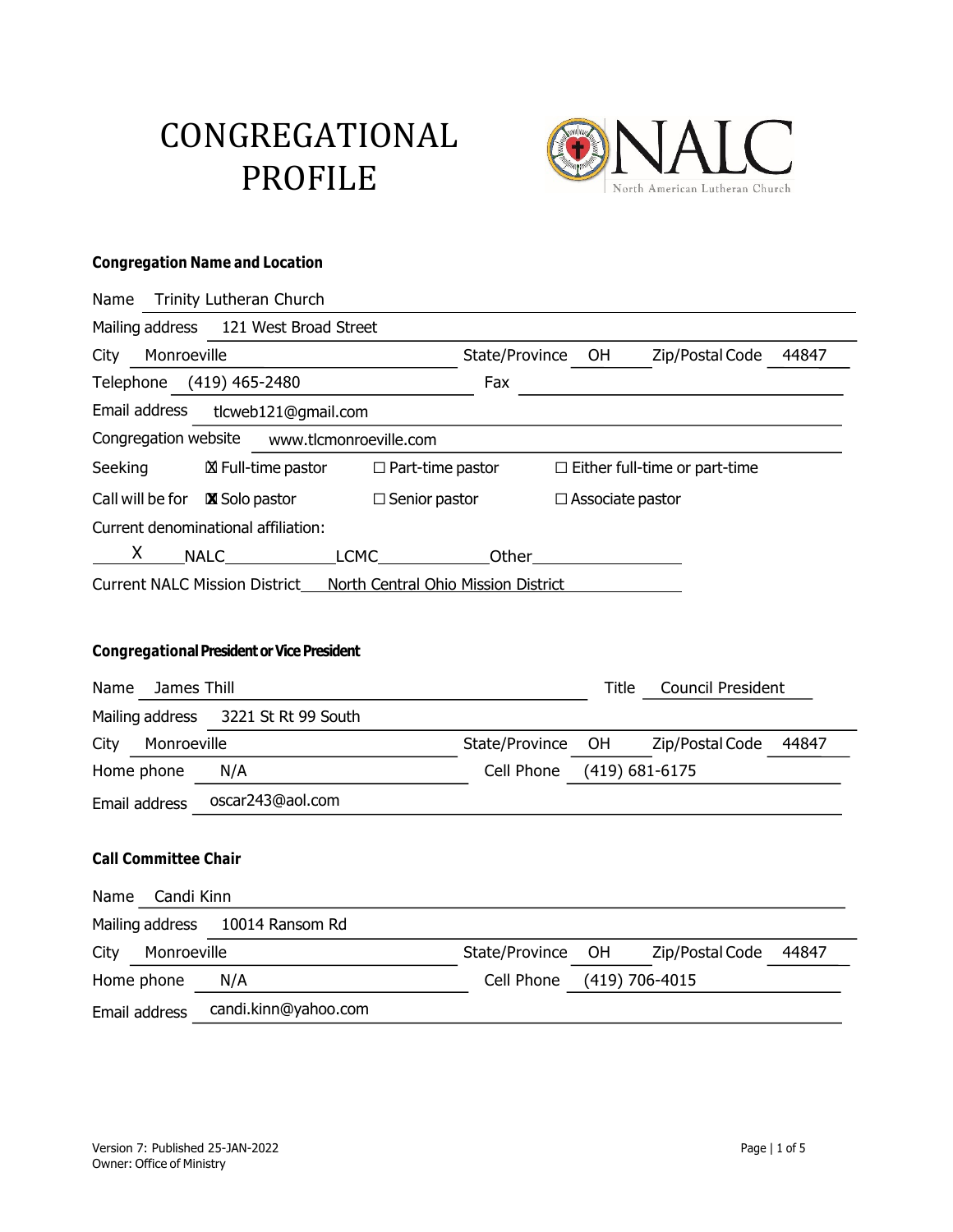#### **Congregational Demographics**

| Number of <b>paid</b> staff (full- or part-time): Clergy | 1 Lay professionals 0 Secretarial 2 |  |  |
|----------------------------------------------------------|-------------------------------------|--|--|
|                                                          |                                     |  |  |

Average worship attendance 65 (in person); 90 (online) Average Sunday school attendance 20

#### Indicate the type of community in which your congregation is located (is it small town, small city, suburban, **large city,farming, industrial, etc.).**

Monroeville is a small village in a rural farming community, conveniently located between Toledo and Cleveland, Ohio. With a population of around 1,300, Monroeville is situated near a world-renowned amusement park and the shores and islands of beautiful Lake Erie.

#### **Describe the congregation's ethnic composition and age distribution.**

Trinity's congregational ethnicity is 100% Caucasian and our members range in age from 0 to 90+.

#### Does the congregation have a clear vision for mission - a clear and shared understanding of where God is **leadingyou? If so, state it as succinctly as possible.**

Yes, our mission statement is posted in the back of our sanctuary for all to see. "We are a called and forgiven community of God's people sent into the world to share Christ's love."

#### **What are the primary goals of your congregation?**

To make disciples of all nations and spread God's word. To serve one another, our community, and our world so that they may come to know the love of Christ.

#### **Describe your congregation's worship practice (liturgy, hymns, vestments, music, hymnals, and frequency of Holy Communion).**

Trinity Lutheran Church is rooted heavily in tradition and clings to God's word. We have traditionally offered two Sunday morning services each week, with both serving holy communion. We recognize the importance of including our youth in worship and offer a dedicated children's sermon at our weekly service. Our altar clothes and vestments follow the liturgical calendar. Our liturgy and hymns are taken from the red Evangelical Lutheran Worship (ELW) hymnal. Music is provided by one of our two dedicated and talented organists.

#### **Describe your congregation's Christian education ministry.**

Both adult and children's Sunday schools are offered between Sunday services (during the "school year"). Our youth are taught using SOLA teaching curriculum. In addition to Sunday school, Trinity hosts summer Vacation Bible School, youth mystery trips, and catechism camp annually. Additional adult bible studies and individual group studies are offered sporadically throughout the year.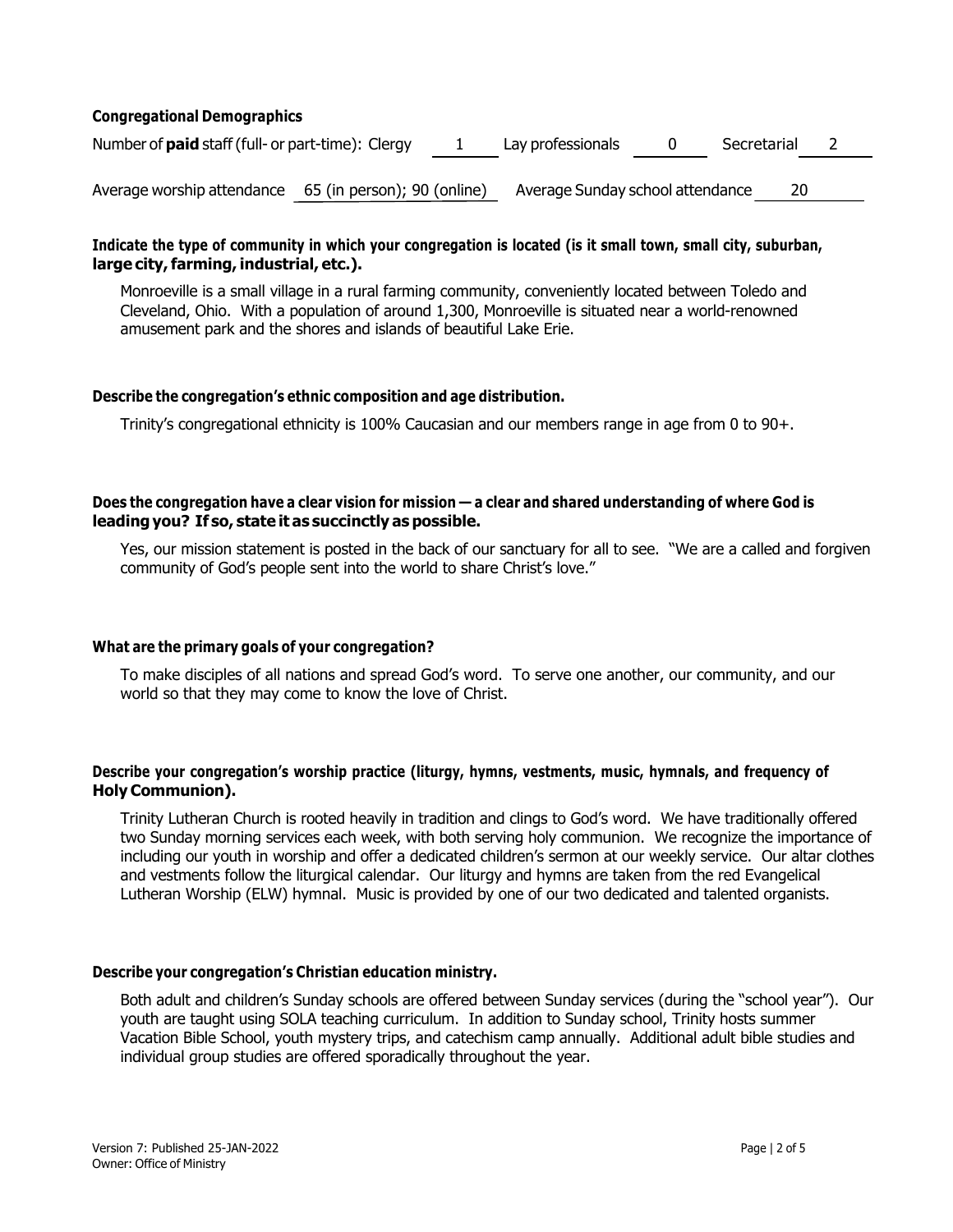#### **Describe the congregation's current activities for mission and outreach.**

TLC's current mission work includes our Malawi Orphan Care Project in Africa, as well as more domestic activities in our community, including teacher appreciation events during the school year, collecting "Change for Charity" during the last Sunday service of each month, donating school supplies to our local school, public service appreciation for our community service workers, adopt-a-family Christmas gifting, assisting with our local Habitat for Humanity with house builds, and our church sewing club. We also provide spiritual outreach in the community including our Vacation Bible School (60-70 kids), After-School Youth Group (30-40 youth), "Journey to Bethlehem" live Nativity scene, and our youth "Mystery Trips".

#### **The NALC is committed to moving away from an institutional understanding of the Church, to the biblical** commission to be a community of followers of Jesus who focus on being disciples and making disciples. Which **best describes your congregation's understanding of this movement? [Type an X by the appropriate response]**

- Totally unaware
- **Have heard about it**
- Have been involved personally
- Some in the congregation are involved, some aren't
- Congregation understands, is on-board and involved **X** tlcweb121@gmail.com **X** tlcweb121@gmail.com

## **List the Top Five Things your congregation hopes for in its next Pastor**

- 1. **Spiritual Leadership/Guidance.** A relationship-oriented disciple who ministers to Trinity's congregational needs. A good listener who recognizes and inspires the spiritual gifts of each of TLC's disciples.
- 2. **Skillful Preacher.** Delivers a meaningful and heartfelt sermon that deals with the issues of today, while utilizing the Gospel for answers, and trusting in The Holy Spirit. Knows and understands the congregation and speaks to our needs. Receptive to the challenges of a changing world.
- 3. **Respect for Tradition.** Leads a low-church, liturgical, worship service to include traditional hymns, communion, and highlight of the sacraments.
- 4. **Sees the Value of Youth.** Actively encourages our youth in their spiritual journey as they grow in Christ, including them in our worship services and our learning of Christ's Word.
- 5. **Community & Mission-Minded.** A pastor who looks beyond the four walls of the church to continue our mission in the local community and the world.

#### **What were the three most significant events in your congregation's history? Provide the years in which these events happened and why they are important to your congregation.**

The three most significant events in Trinity's history includes:

- 1) Our strong historical expansion. Starting in the mid-70's with the addition of our attached Fellowship Hall, we added a Sunday School addition in 2007, and followed closely after with an additional parking lot. All three undertakings were remarkable examples of our ability to come together, support our mission, and overcome doubt as a church family, always ready and willing to serve God.
- 2) Joining the NALC. The decision to join the NALC in 2011 was not made lightly. However, it made us who we are today and alighted our church with a governing body committed to the Bible.
- 3) A strong congregational-pastoral relationship. Building a 19-year relationship with our previous pastor provided a deep spiritual development of every member of Trinity Lutheran Church and prepared us for our future journey.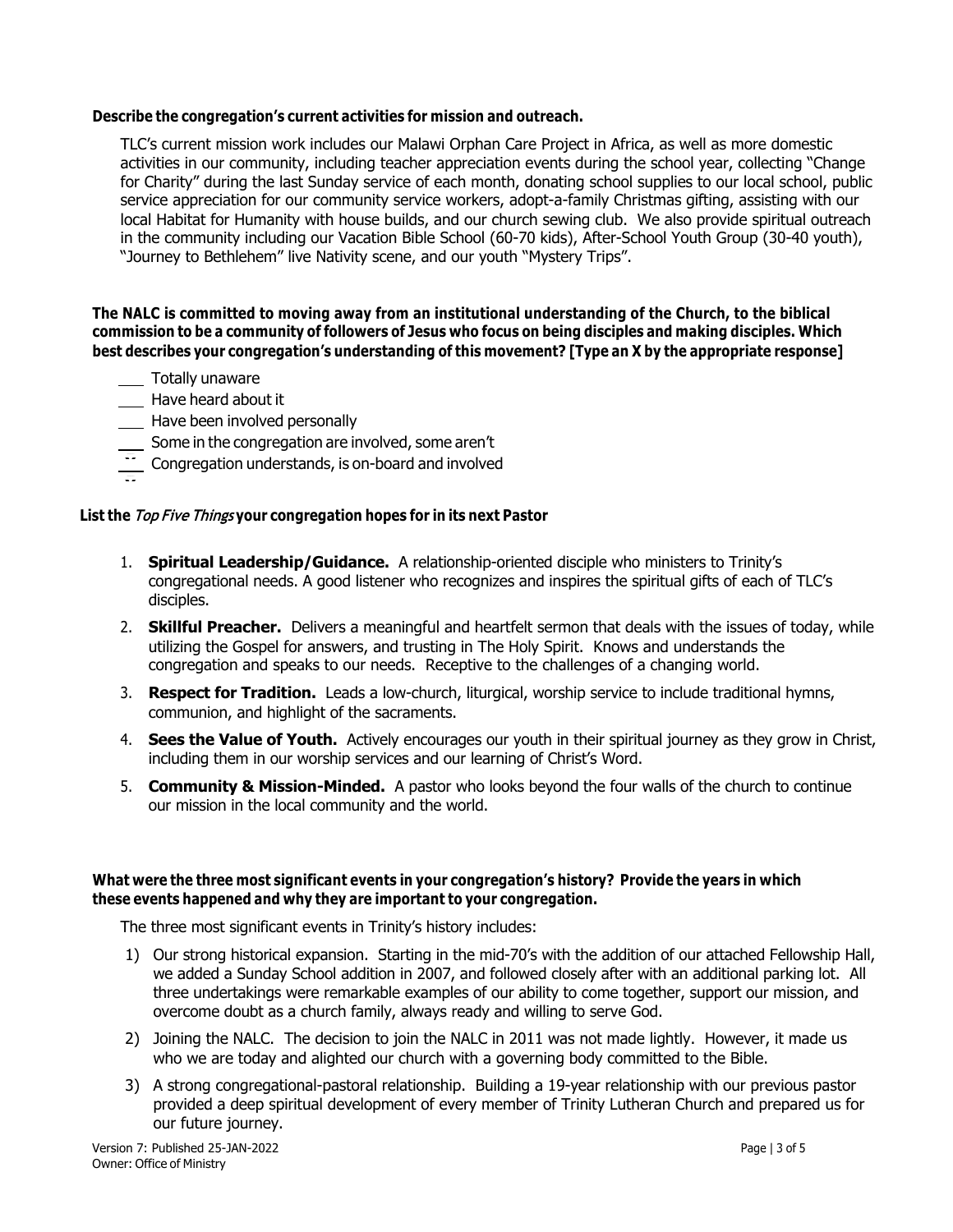#### **Has your congregation participated in the Congregational Workshop Preparatory to the Call Process? [Type an Xby the appropriate response]**

\_\_\_Yes \_\_\_\_No

**X**

#### **What were the three most significant results of the workshop?**

- 1. Reassured our church body that we have a lot to offer!
- 2. Confirmed that we are a dedicated, spirit-filled community of disciples who understand and are involved in the NACL biblical commission.
- 3. Recognition that a new pastor will have different gifts than a previous pastor, but God calls and assists the pastor and the congregation in developing what is needed to support a relationship together.

#### **Describe the nature and extent of any significant current or recent conflict in the congregation. Is this conflict resolved,orongoing? If resolved,howwas it resolved?**

We haven't had recent conflict here at Trinity Lutheran Church, however, the most recent conflict would have to be our split from the ELCA. It was resolved upon joining the NALC under the support of our pastor.

#### **How does your congregation handle conflict/tension? Which of the following do you think best describes your congregation? [Type anXby the appropriate response]**

- As a church, we respect and listen to each other and work things through without generating divisiveness.
- As a church, we try to respect and listen to each other, but it is not uncommon for differences of opinion to be a problem and for some people to choose sides. Some have left our church because of conflict.  $\ddot{}$  $\ddot{\phantom{0}}$
- **Conflict hurts our sense of unity, but we tend not to talk about it.**
- Painful experience with conflict has been present, but it has been worked through, and we have learned from the experience.
- We have had some painful experiences with conflict, and they linger in the background.
- Open conflict is present, and we need a minister who can help us deal with it.
- Other (describe)…...

#### **What was the nature of the relationship between your last pastor and the congregation? Positive? Struggling? Cooperative? Tense?**

Our previous relationship between pastor and congregation was a positive and cooperative relationship.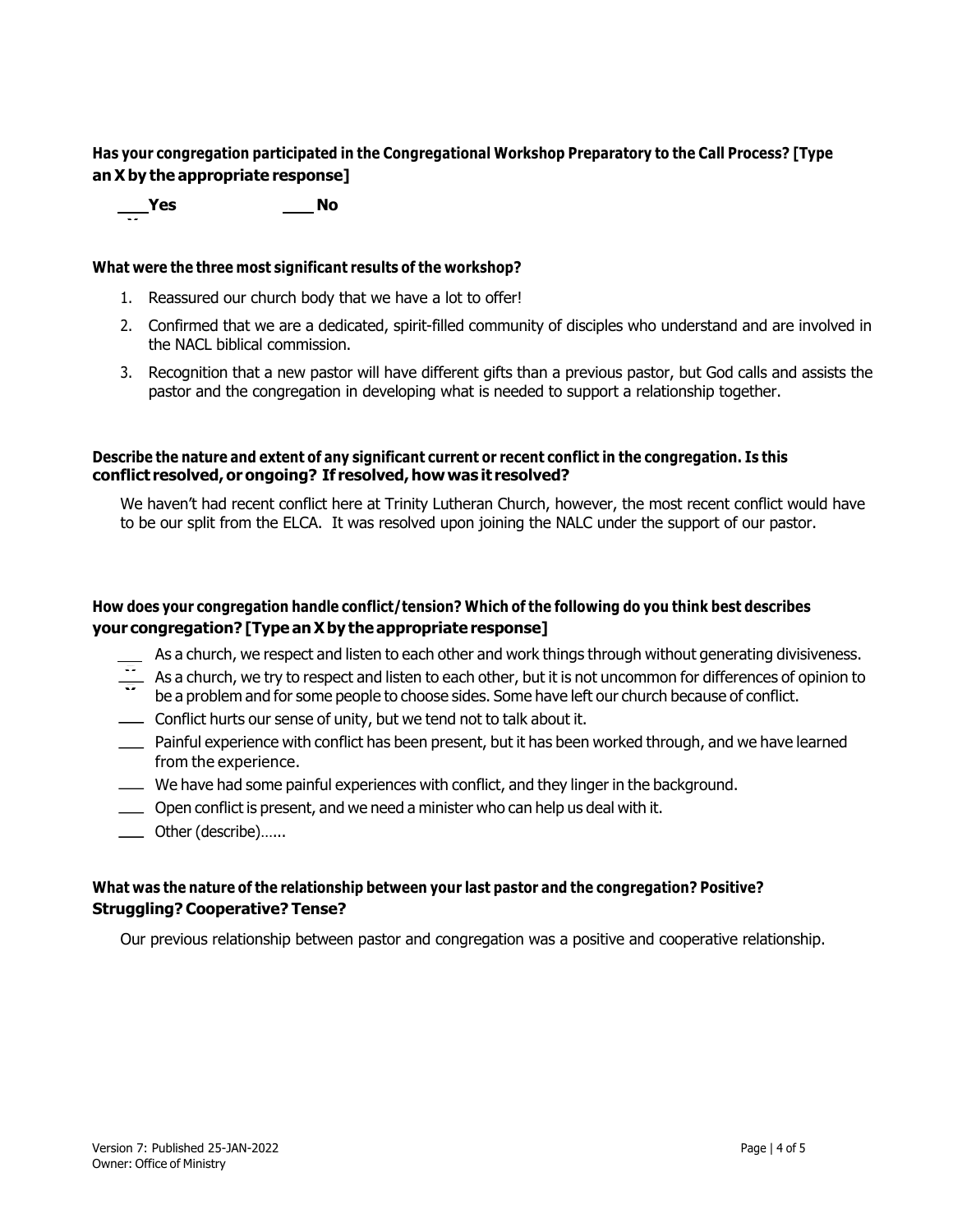#### **How did your council/congregational leaders work together with your last pastor? [Type an X by the appropriate response]**

- Leadership is shared, with shared decision-making
- **EXECUTE:** Pastor makes important decisions
- $\equiv$  Council makes decisions with pastoral input
- Council makes decisions without pastoral input **X**

#### **Is your pastor a member of council with: [Type an X by the appropriate response(s)]**

Voice <u>\_\_\_\_\_</u>Vote

#### **Congregational finances**

**X** tlcweb121@gmail.com

| Total budget for last fiscal year: \$ | 123,344 |
|---------------------------------------|---------|
|                                       |         |

Benevolence to the North American Lutheran Church:  $\frac{8,270}{8}$ 

| Other benevolence: \$ | 6,386 |
|-----------------------|-------|
|                       |       |

Total debt of the congregation:  $\frac{6}{5}$  0

Total savings, reserves, and endowments: \$ 101,496

#### **Compensation of Last Pastor**

| Salary: $$3,115$                                                                     | 10,400<br>Parsonage/housing allowance: \$ |  |
|--------------------------------------------------------------------------------------|-------------------------------------------|--|
| 3,344<br>Social security offset: \$                                                  | 6,734<br>Pension: \$                      |  |
| Health Insurance: \$<br>declined                                                     | Vacation: 4 weeks                         |  |
| Continuing education (time/funding):<br>\$700/year                                   |                                           |  |
| Travel reimbursement: \$1,378; Reimbursed at the federal mileage reimbursement rate. |                                           |  |
| Other:                                                                               |                                           |  |

Other benevolence: \$ 6,386